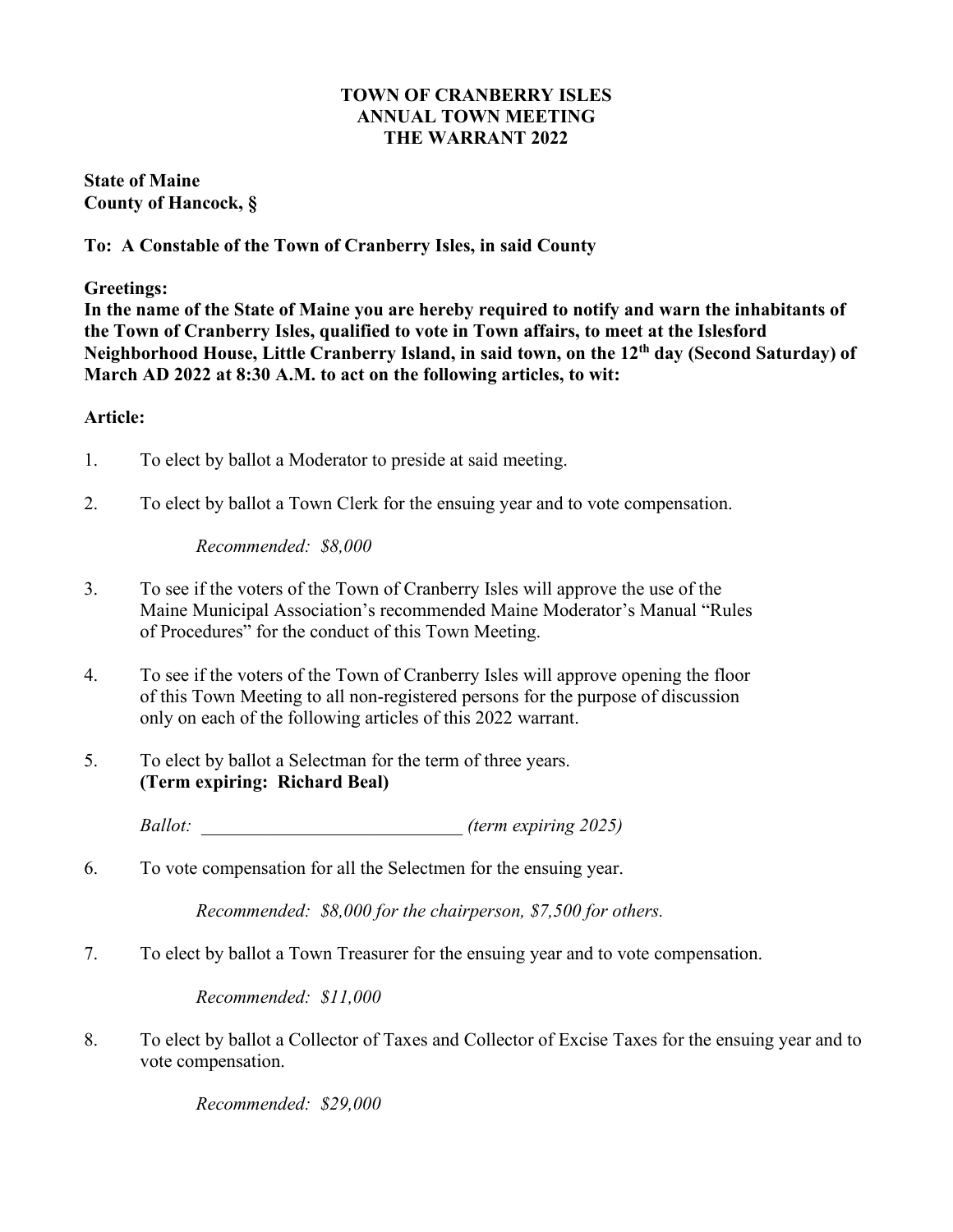# 9. To elect by ballot a member of the Superintending School Committee for a term of three years. **(Term expiring: Amy Palmer)**

|                   | For information of the voters, the elected membership of this committee is: |              |
|-------------------|-----------------------------------------------------------------------------|--------------|
| Name              | <b>Island</b>                                                               | Term expires |
| Amy Palmer, Chair | <i>Islesford</i>                                                            | 2022         |
| Cari Alley        | <i>Islesford</i>                                                            | 2024         |
| Darlene Sumner    | <b>Great Cranberry</b>                                                      | 2023         |
| <i>Ballot:</i>    | (term expiring 2025)                                                        |              |

- 10. To see if the voters of the Town of Cranberry Isles will vote to collect interest at the rate of four percent (4%) APR on all 2022 taxes not paid by December 01, 2022. Municipalities may, by vote, determine the rate of interest that shall apply to taxes that become delinquent during taxable year 2022 until those taxes are paid in full. The maximum rate of interest that can be charged per Title 36, MRSA §505.4 is four percent (4%) APR.
- 11. To see if the voters of the Town of Cranberry Isles will vote to allow a two percent (2%) discount on all taxes which are paid in full within thirty (30) days of the date shown on the original bill as submitted by the Tax Collector.
- 12. To see if the voters of the Town of Cranberry Isles will vote to authorize the Treasurer to expend funds in January 2023, February 2023, and March 2023 equal in aggregate to three twelfths (3/12ths) of the Operator's Budget approved for the Year 2022. This authorization will permit the Treasurer to prepare Financial Warrants for approval by the Board of Selectmen, prepare checks, and legally pay bills pending approval of the entire Operations Budget by the Voters in March 2023.

# **SCHOOLS (13A – 13R)**

# *Note: Articles 13A through 13K authorize expenditures in cost center categories*

13A. To see what sum the School Committee is authorized to expend for **Regular Instruction** for the fiscal year beginning July 1, 2022 and ending June 30, 2023.

> School Committee recommends **\$417,776** *Note: 2021-22 Amount was \$ 377,363*

13B. To see what sum the School Committee is authorized to expend for **Special Education** for the fiscal year beginning July 1, 2022 and ending June 30, 2023.

> School Committee recommends **\$ 152,753** *Note: 2021-22 Amount was \$ 164,029*

13C. To see what sum the School Committee is authorized to expend for **Career and Technical Education** for the fiscal year beginning July 1, 2022 and ending June 30, 2023.

> School Committee recommends **\$ -0-** *Note: 2021-22 Amount was \$ -0-*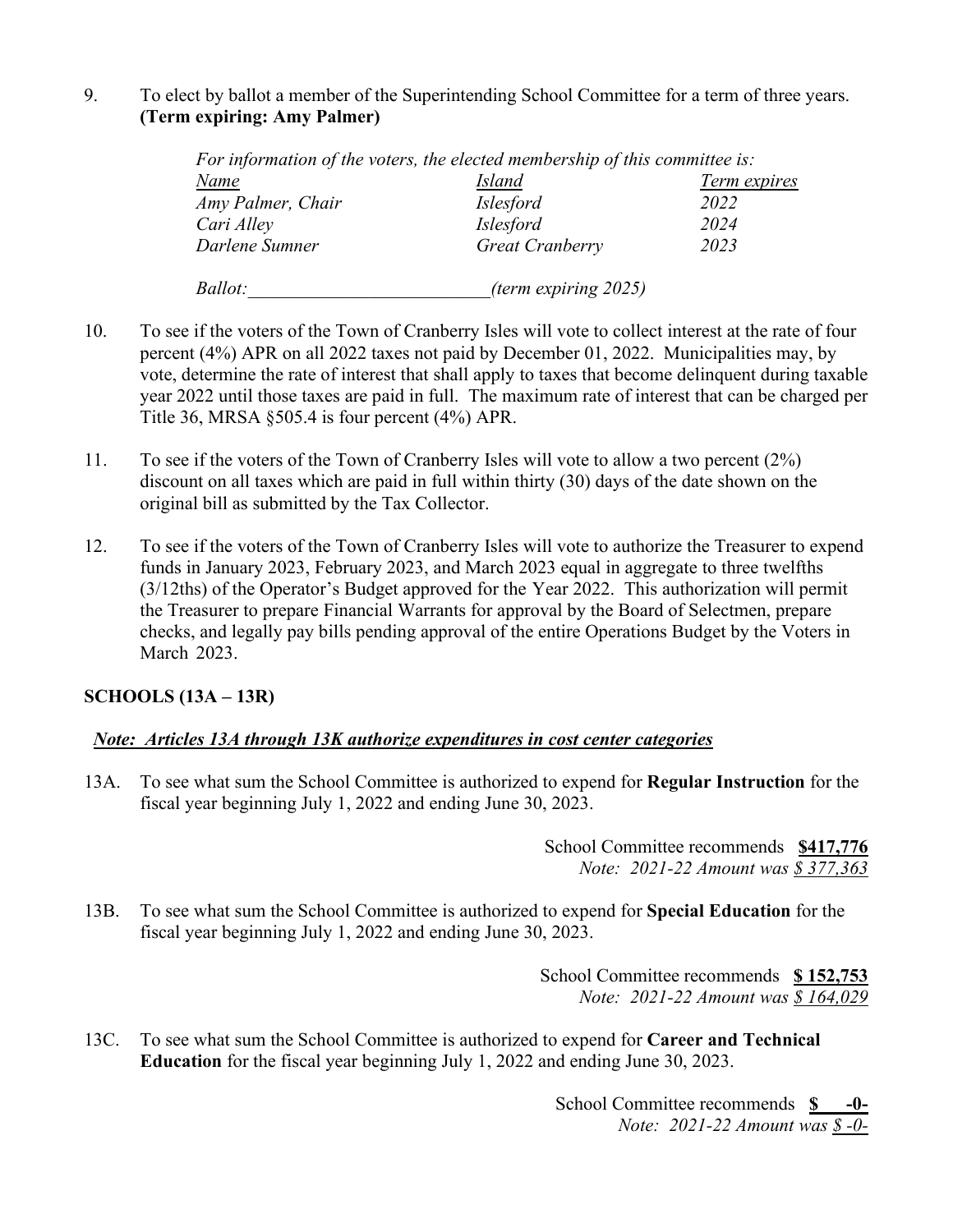13D. To see what sum the School Committee is authorized to expend for **Other Instruction** for the fiscal year beginning July 1, 2022 and ending June 30, 2023.

> School Committee recommends **\$ 11,205** *Note: 2021-22 Amount was \$11,205*

13E. To see what sum the School Committee is authorized to expend for **Student & Staff Support** for the fiscal year beginning July 1, 2022 and ending June 30, 2023.

> School Committee recommends **\$ 25,638** *Note: 2021-22 Amount was \$ 24,025*

13F. To see what sum the School Committee is authorized to expend for **System Administration** for the fiscal year beginning July 1, 2022 and ending June 30, 2023.

> School Committee recommends **\$ 24,799** *Note: 2021-22 Amount was \$21,317*

13G. To see what sum the School Committee is authorized to expend for **School Administration** for the fiscal year beginning July 1, 2022 and ending June 30, 2023.

> School Committee recommends **\$ 54,129** *Note: 2021-22 Amount was \$34,980*

13H. To see what sum the School Committee is authorized to expend for **Transportation & Buses** for the fiscal year beginning July 1, 2022 and ending June 30, 2023.

> School Committee recommends **\$ 57,450** *Note: 2021-22 Amount was \$54,950*

13I. To see what sum the School Committee is authorized to expend for **Facilities Maintenance** for the fiscal year beginning July 1, 2022 and ending June 30, 2023.

> School Committee recommends **\$ 122,872** *Note: 2021-22 Amount was \$55,304*

13J. To see what sum the School Committee is authorized to expend for **Debt Service and Other Commitments** for the fiscal year beginning July 1, 2022 and ending June 30, 2023.

> School Committee recommends **\$ 71,031** *Note: 2021-22 Amount was \$71,031*

13K. To see what sum the School Committee is authorized to expend for **All Other Expenditures** for the fiscal year beginning July 1, 2022 and ending June 30, 2023.

> School Committee recommends **\$ -0-** *Note: 2021-22 Amount was \$-0- Note: Articles 13A – 13K authorize a total budget of \$937,653 Note: 2020-21 Total Budget was \$814,204*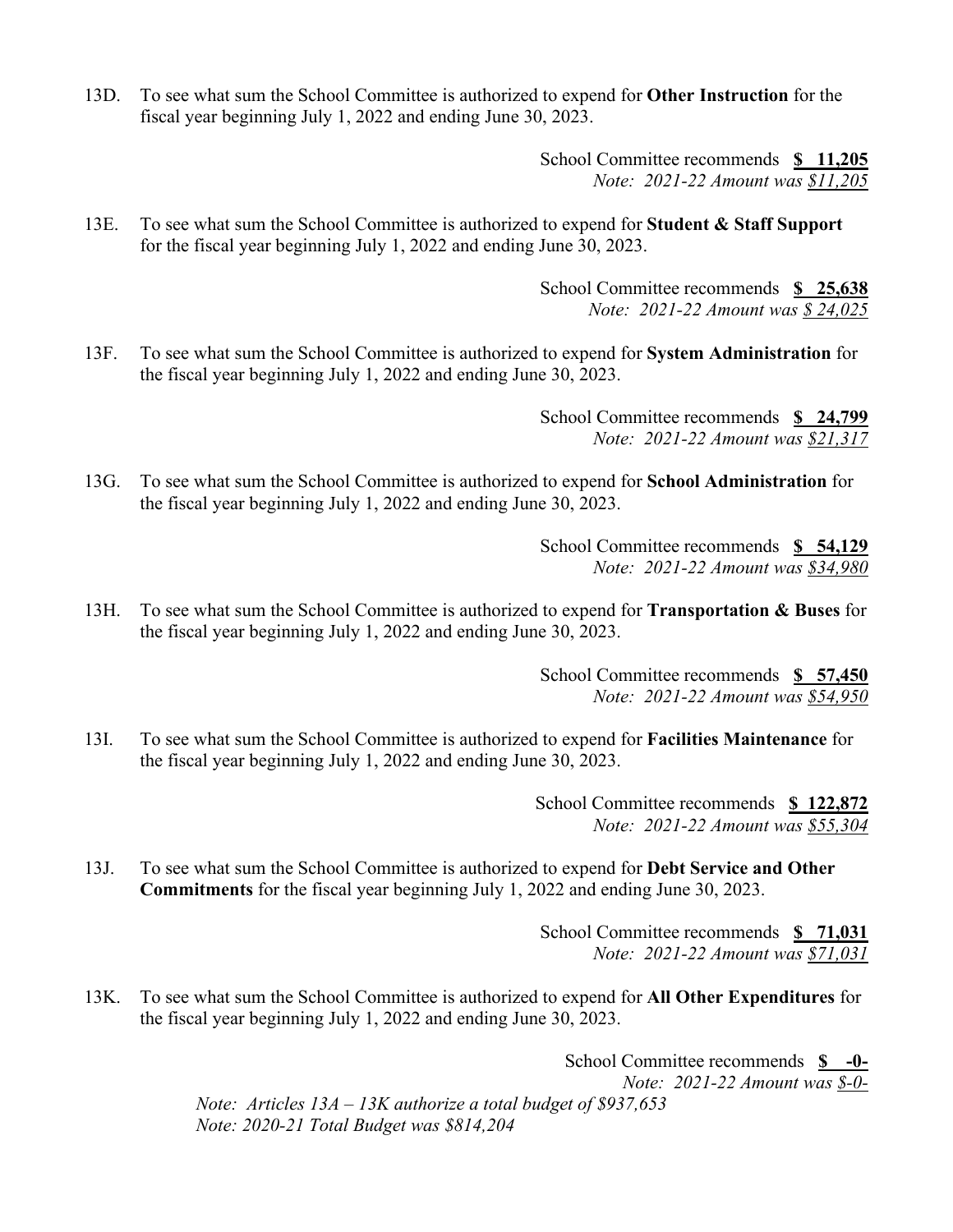### **Hand Count Required** *Note: Articles 13L, 13M & 13N raise funds for the Proposed School Budget*

13L. To see what sum the voters of the Town of Cranberry Isles will appropriate for the total cost of funding public education from kindergarten to grade 12 as described in the Essential Programs and Services Funding Act **(Recommend \$298,327)** and to see what sum the voters of the Town of Cranberry Isles will raise as the Town's contribution to the total cost of funding public education from kindergarten to grade 12 as described in the Essential Programs and Services Funding Act in accordance with the Maine Revised Statutes, Title 20-A, section 15688 for the period July 1, 2022 to June 30, 2023.

School Committee recommends **\$215,419**

*Explanation: The Town of Cranberry Isles' contribution to the total cost of funding public education from kindergarten to grade 12 as described in the Essential Programs and Services Funding Act is the amount of money determined by state law to be the minimum amount that a municipality must raise in order to receive the full amount of state dollars.*

# **Hand Count Required**

13M. To see what sum the voters of the Town of Cranberry Isles will raise and appropriate for the annual payments on debt service previously approved by the legislative body for non-statefunded school construction projects, non-state funded portions of school construction projects and minor capital projects in addition to the funds appropriated as the local share of the Town of Cranberry Isles' contribution to the total cost of funding public education from kindergarten to grade 12 for the period July 1, 2022 to June 30, 2023.

School Committee recommends **\$ 71,031**

*Explanation: Non-state-funded debt service is the amount of money needed for the annual payments on the Town of Cranberry Isles' long-term debt for major capital school construction projects and minor capital renovation projects that are not approved for state subsidy. The borrowing of this long-term debt was approved by the voters on March 15, 2014.*

# **Written Ballot Vote Required**

13N. To see what sum the voters of the Town of Cranberry Isles will raise and appropriate in additional local funds for school purposes **(Recommend: \$357,140)** for the period July 1, 2022 to June 30, 2023, which exceeds the State's Essential Programs and Services allocation model by **(Recommend: \$357,140)** as required to fund the budget recommended by the school committee.

The School Committee recommends **\$357,140** for additional local funds and gives the following reasons for exceeding the State's Essential Programs and Services funding model by **\$357,140:** The State funding model underestimates the actual costs to fully fund the 2022-2023 budget.

*Explanation: The additional local funds are those locally raised funds over and above the Town of Cranberry Isles' local contribution to the total cost of funding public*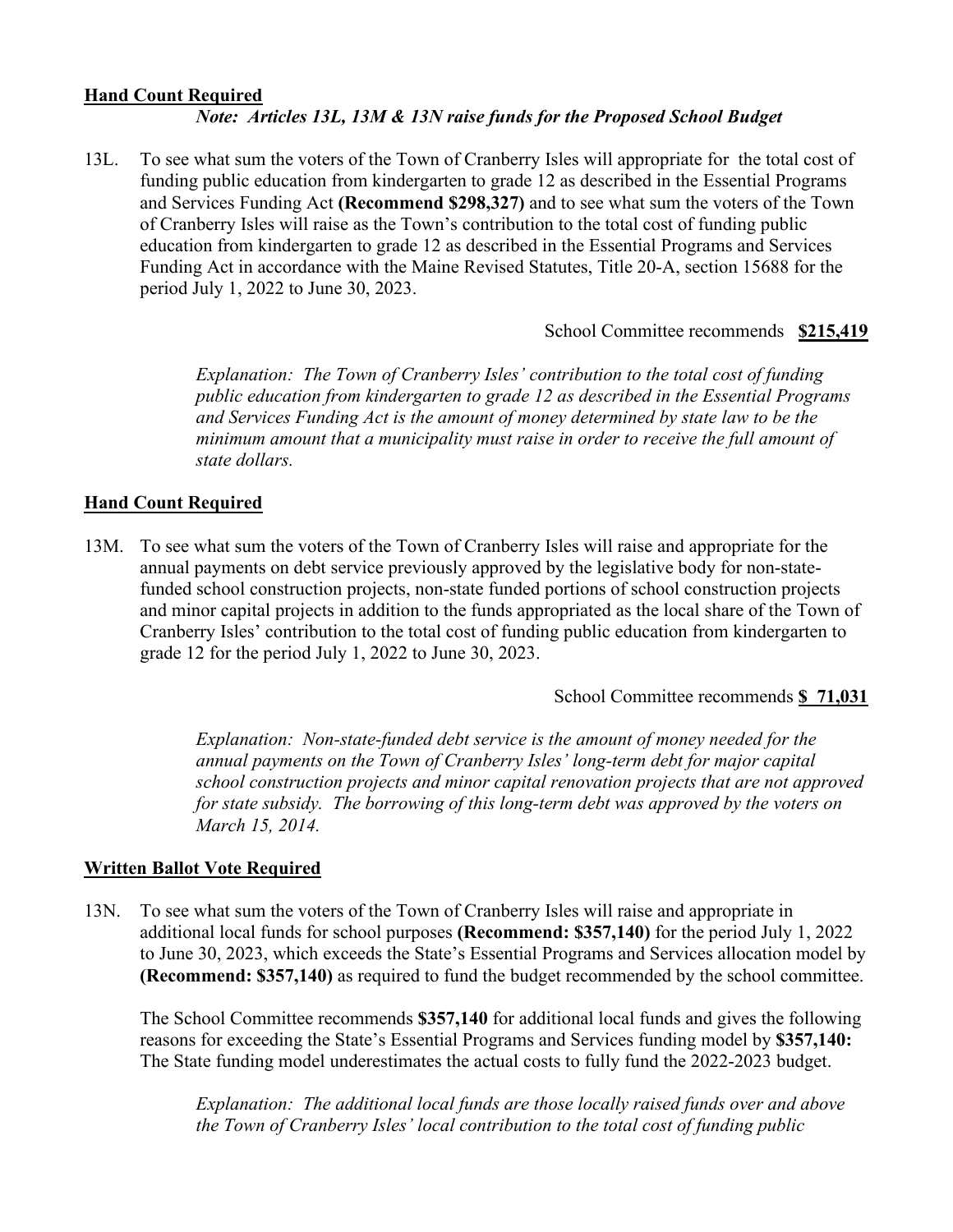*education from kindergarten to grade 12 as described in the Essential Programs and Services Funding Act and local amounts raised for the annual payment on non-state funded debt service that will help achieve the Town of Cranberry Isles' budget for educational programs.*

*Note: Articles 13L, 13M & 13N raise a total town appropriation of \$643,590 Note: 2021-22 Total Town Appropriation was \$581,187*

# **Hand Count Required**

# *Note: Article 13O summarizes the proposed school budget and does not authorize any additional expenditures*

13O. To see what sum the voters of the Town of Cranberry Isles will authorize the School Committee to expend for the fiscal year beginning July 1, 2022 and ending June 30, 2023 from the Town's contribution to the total cost of funding public education from kindergarten to grade 12 as described in the Essential Programs and Services Funding Act, non-state-funded school construction projects, additional local funds for school purposes under the Maine Revised Statutes, Title 20-A, section 15690, unexpended balances, tuition receipts, state subsidy and other receipts for the support of schools.

> School Committee recommends **\$ 937,653** *Note: 2021-22 Total Budget was \$814,204*

13P. In addition to the amount in Articles 13A – 13O, shall the School Committee be authorized to expend such other sums as may be received from federal or state grants or programs or other sources during the fiscal year 2022-2023 for school purposes provided that such grants, programs or other sources do not require the expenditure of other funds not previously appropriated?

Current Year Total: **\$ 25,695** School Committee recommends passage.

13Q. To see if the voters of the Town of Cranberry Isles will authorize the school committee to have the Ashley Bryan School remain open for the 2022-2023 school year with an unknown projected enrollment.

School Committee recommends passage.

13R. To see if the voters of the Town of Cranberry Isles will authorize the school committee to have the Longfellow School remain open for the 2022-2023 school year with a projected enrollment of approximately ten students.

School Committee recommends passage.

14. To see if the voters of the Town of Cranberry Isles will vote to authorize the Selectmen to enter into a twelve (12) month lease agreement in 2022 with the Roman Catholic Bishop of Portland, Maine for use of the church land on Joy Road in Northeast Harbor, Maine, for parking of residents of, and visitors to, the Cranberry Isles.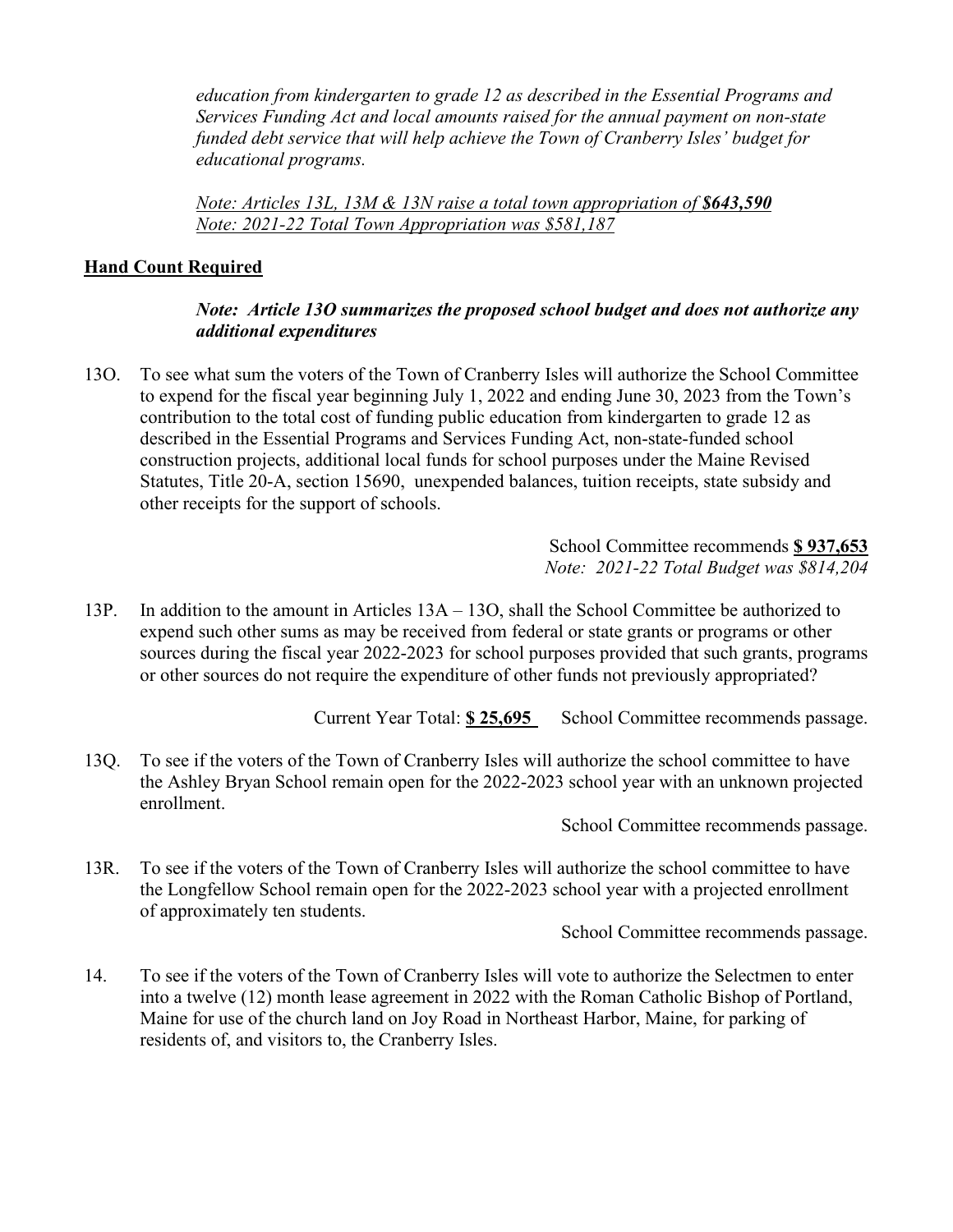# **MANSELL LANE (15 - 17)**

*Explanation: The 15 Mansell Lane Committee recommends keeping the property at 15 Mansell Lane in Southwest Harbor and developing the existing parking area to immediately improve peak-season parking for residents and visitors, and retain the property for future town uses, and decide a course of action for the building on the lot. The Committee recommends the property be retained for future parking development, or for other uses to be determined. Additionally, the Town could create revenue by investing in automated paid parking, which has been identified as an underserved local market.*

- 15. To see if the voters of the Town of Cranberry Isles will vote to authorize the Municipal Officers appropriate and expend four-thousand five-hundred dollars (\$4,500.00) to necessary improvements for a parking lot 15 Mansell Lane, Southwest Harbor (SWH Tax Map 17 Lot 112) and do all other things reasonably necessary to accomplish the purpose of this article.
- 16. To see if the voters of the Town of Cranberry Isles will vote to authorize the Municipal Officers appropriate and expend thirty-one thousand five-hundred dollars (\$31,500.00) to demolish or otherwise remove the building at 15 Mansell Lane, Southwest Harbor (SWH Tax Map 17 Lot 112) and do all other things reasonably necessary to accomplish the purpose of this article.
- 17. To see if the voters of the Town of Cranberry Isles will vote to authorize the Municipal Officers further study potential investments and improvements for the building and property at 15 Mansell Lane, Southwest Harbor (SWH Tax Map 17 Lot 112), for housing or other potential uses, and do all other things reasonably necessary to accomplish the purpose of this article.

### **CONTRACTS (18 – 20)**

18. To see if the voters of the Town of Cranberry Isles will vote to authorize the Municipal Officers to appropriate and expend twenty-eight thousand five hundred dollars (\$28,500.00) and enter into a multi-year contract for launching, handling, disconnecting, hauling, storage and maintenance of floats and associated ramps and gangways owned by the Town of Cranberry Isles and located within the Town of Cranberry Isles, Maine, and to further authorize the Municipal Officers to do any and all things necessary to award and enter into necessary contracts on behalf of the Town, expend the funds, and all other things reasonably necessary to accomplish the purpose of this article.

| Contract Duration: | Spring 2022 through Fall 2024: |
|--------------------|--------------------------------|
| First Year (2022)  | \$28,500                       |
| Second Year (2023) | \$28,500                       |
| Third Year (2024)  | \$28,500                       |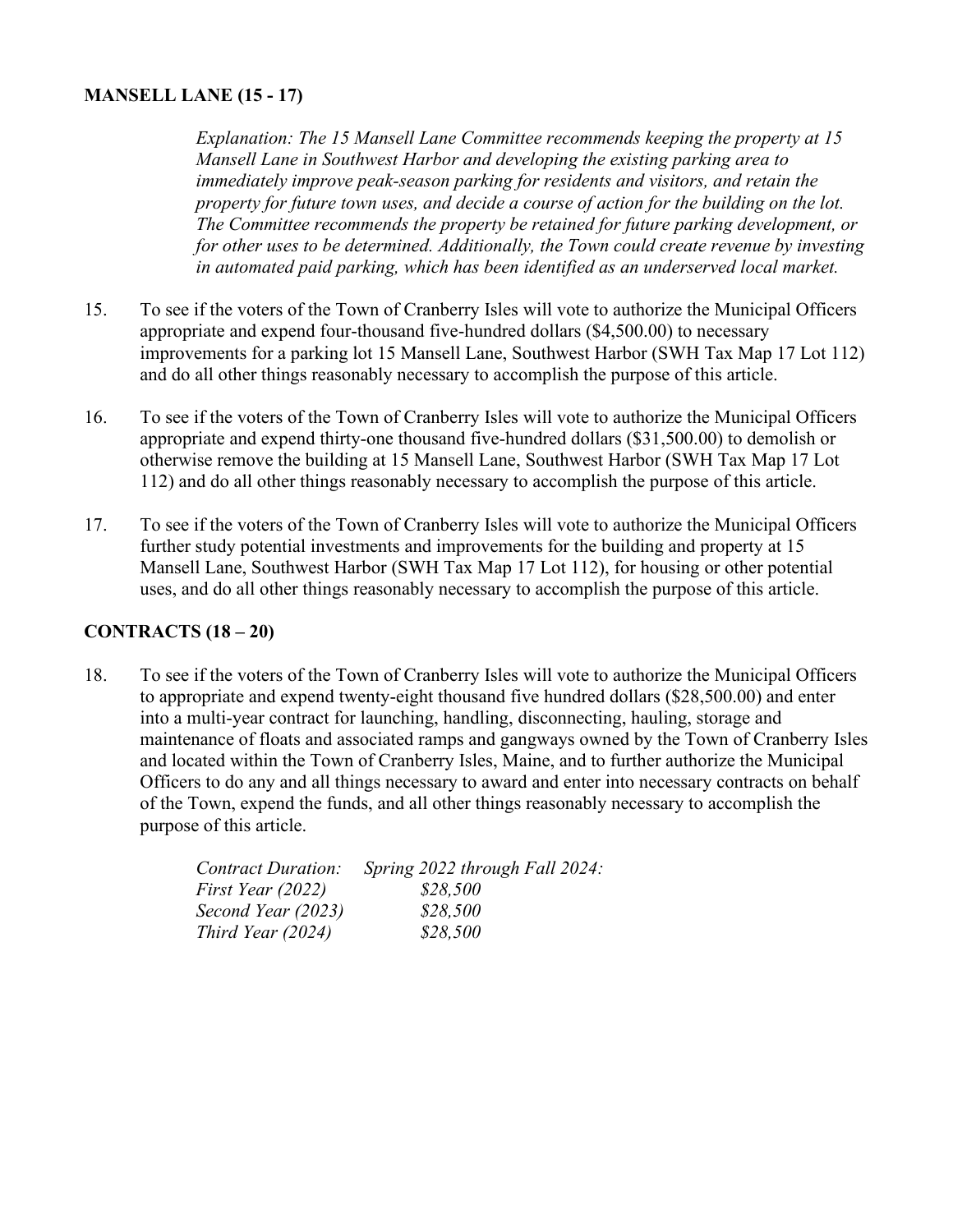19. To see if the voters of the Town of Cranberry Isles will vote to authorize the Municipal Officers to appropriate and expend ten thousand five hundred dollars (\$10,500.00) and enter into a multiyear contract for launching, handling, disconnecting, hauling, storage and maintenance of floats and associated ramps and gangways owned by the Town of Cranberry Isles and located at the Town's Manset property in Southwest Harbor, Maine, and to further authorize the Municipal Officers to do any and all things necessary to award and enter into necessary contracts on behalf of the Town, expend the funds, and all other things reasonably necessary to accomplish the purpose of this article.

| <b>Contract Duration:</b> | Spring 2022 through Fall 2024: |
|---------------------------|--------------------------------|
| First Year (2022)         | \$10,500                       |
| Second Year (2023)        | \$10,500                       |
| Third Year (2024)         | \$10,500                       |

20. To see if the voters of the Town of Cranberry Isles will vote to authorize the Municipal Officers to appropriate and expend sixty-tree thousand four hundred and ninety-five dollars (\$63,495.00), for first year, and to enter into a (3) year contract to continue the Cranberry Isles Commuter Ferry Service, a portion of which will be partially funded by Federal Transportation Administration (FTA) grant money, and to further authorize the Municipal Officers to do any and all things necessary to award and enter into agreements necessary on behalf of the Town, expend the funds, and all other things reasonably necessary to accomplish the purpose of this article.

|                        | Contract Duration: October 15, 2022 through April 30, 2025: |
|------------------------|-------------------------------------------------------------|
| Season 1 (2022/2023)   | \$63,495                                                    |
| Season 2 (2023/2024)   | \$66,670                                                    |
| Season 3 (2024/2025)   | \$70,003                                                    |
| Total 3-year contract: | \$200,168                                                   |

- 21. To see if the voters of the Town of Cranberry Isles will vote to authorize the Municipal Officers to appropriate and expend up to twenty-eight thousand dollars (\$28,000.00) for construction of a float on the Great Cranberry Island Town Dock, and to further authorize the Municipal Officers to do any and all things necessary to award and enter into necessary contracts on behalf of the Town, expend the funds, and all other things reasonably necessary to accomplish the purpose of this article.
- 22. To see if the voters of the Town of Cranberry Isles will vote to authorize the Municipal Officers to appropriate and expend up to twelve-thousand dollars (\$12,000.00) for 2 additional moorings for each harbor (Great Cranberry, Little Cranberry and Sutton) and to further authorize the Municipal Officers to do any and all things necessary to award and enter into necessary contracts on behalf of the Town, expend the funds, and all other things reasonably necessary to accomplish the purpose of this article.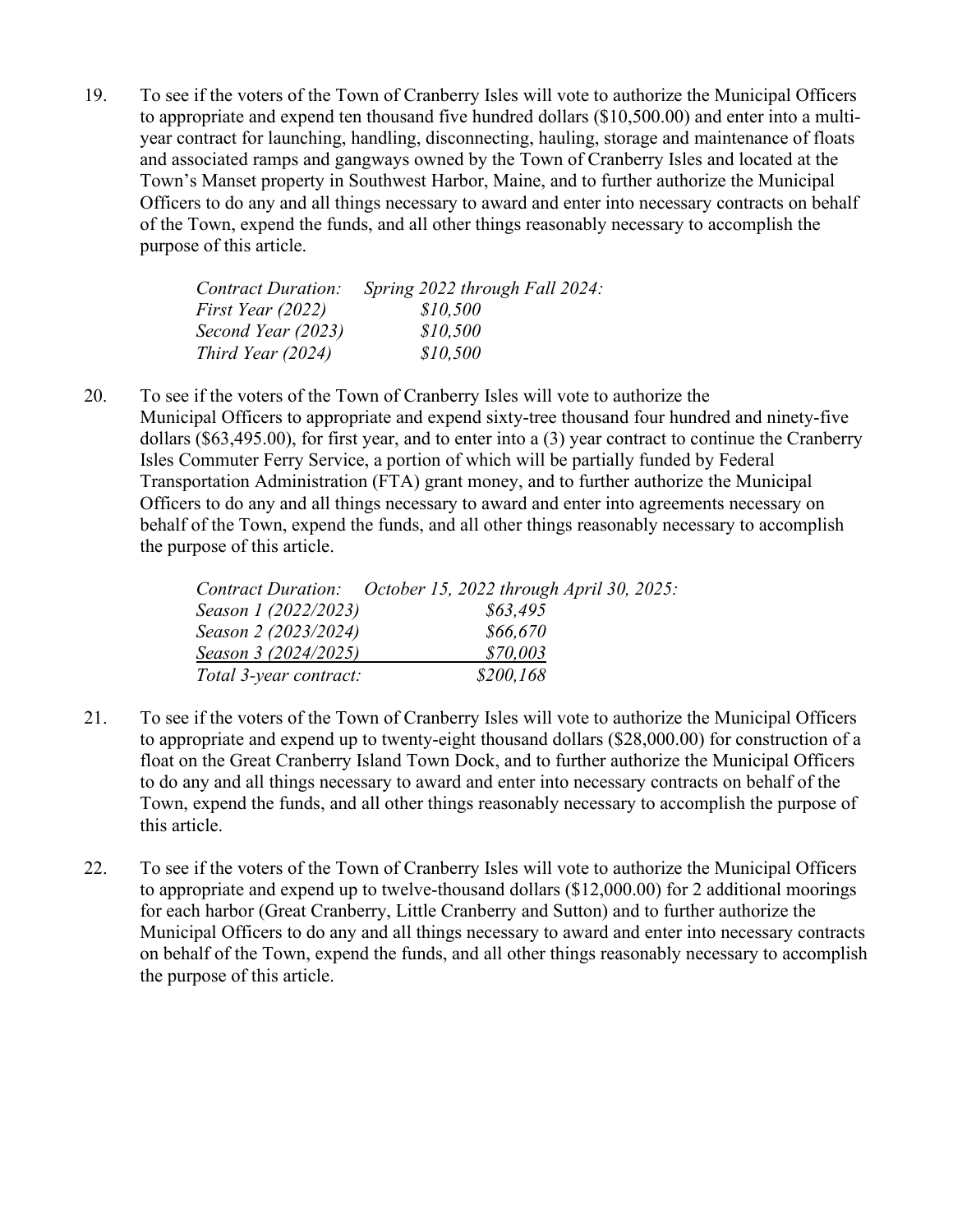23. To see if the voters of the Town of Cranberry Isles will vote to authorize the Municipal Officers to appropriate and expend up to ten-thousand dollars (\$10,000.00) to drill a well for the Cranberry Isles Town Office on Little Cranberry Island and to further authorize the Municipal Officers to do any and all things necessary to award and enter into necessary contracts on behalf of the Town, expend the funds, and all other things reasonably necessary to accomplish the purpose of this article.

> *Explanation: The requirement of the property owner of Map 23 Lot 33 (now the Town of Cranberry Isles) to drill a well for joint use with Map 23 Lot 32 as part of an agreement with the neighboring property owner who installed a septic system on Map 23 Lot 32 in 2017 and by agreement allowed the Town Office property, then Islesford Market, to use that septic system. The Town acquired the obligation to drill the well when it purchased the property from Islesford Market, LLC and renovated it for use as a Town Office.*

24. To see if the voters of the Town of Cranberry Isles will vote to authorize the Municipal Officers to un-encumber twenty-five thousand dollars (\$25,000.00) that was approved for solar panels at the Town office and use the funds for a new electric generator system at the Town Office on Little Cranberry Island and to further authorize the Municipal Officers to do any and all things necessary to award and enter into necessary design and construction contracts on behalf of the Town, expend the funds, and all other things reasonably necessary to accomplish the purpose of this article.

> *Explanation: Installation of a generator system at the Town office at 61 Main Street, Islesford will provide protection for water and heating systems during power outages and allow the Post Office to remain open during power outages.*

- 25. To see if the voters of the Town of Cranberry Isles will vote to authorize the Municipal Officers to appropriate and expend up to sixty-thousand dollars (\$60,000.00) for engineering and design services for a capital project for the purpose of constructing a year-round dock at the Cranberry Isles Manset property, and to further authorize the Municipal Officers to do any and all things necessary to award and enter into necessary contracts on behalf of the Town, expend the funds, and all other things reasonably necessary to accomplish the purpose of this article.
- 26. To see if the voters of the Town of Cranberry Isles will vote to authorize the Municipal Officers to appropriate and expend up to twenty-thousand dollars (\$20,000.00) for engineering and design services for a capital project for the purpose of developing additional parking at the Cranberry Isles Manset property, and to further authorize the Municipal Officers to do any and all things necessary to award and enter into necessary contracts on behalf of the Town, expend the funds, and all other things reasonably necessary to accomplish the purpose of this article.
- 27. To see if the voters of the Town of Cranberry Isles will authorize the Selectmen to raise and appropriate \$5,000 and create a reserve account entitled Transportation Assistance within the Public Safety budget. The purpose of this account is to offset barging costs to residents to help facilitate easier transportation between the islands and the mainland due to illness and immobility.

*Note: The account will be used to help offset the cost of barging for public access needs. These funds can be used by residents, as defined through parking applications, who reside in the Town of Cranberry Isles for 12 months each year. The account will help pay*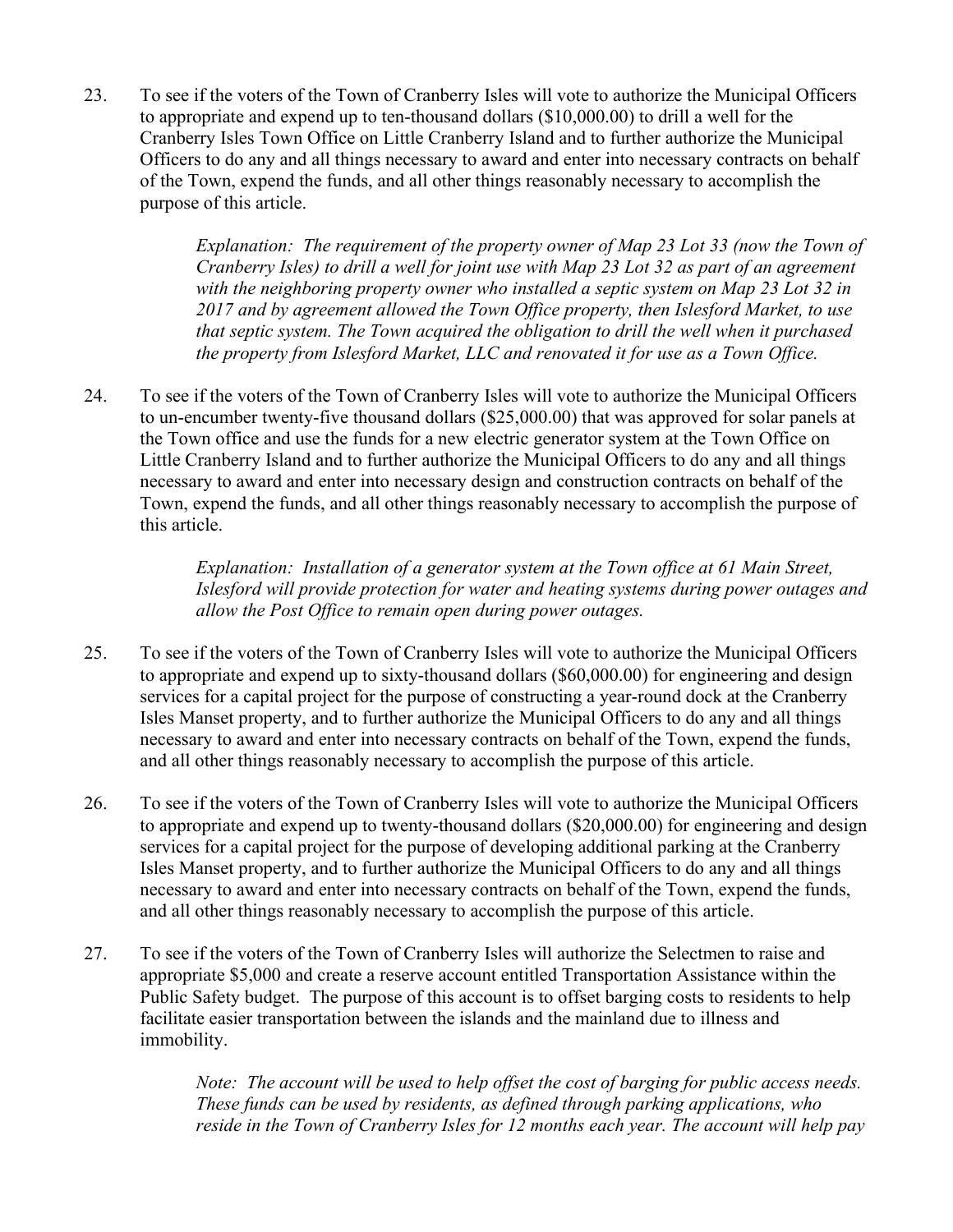*for transportation fees due to illness and immobility. A resident may request up to \$280 in assistance annually until the funds are gone. The Board of Selectmen will have the ultimate authority in the distribution of funds. The Board of Selectmen will entertain requests for reimbursement from residents as defined above. The Board of Selectmen will use their discretion when awarding reimbursement and may waive the cap on assistance on an as needed basis.* 

28. To see if the Town will appropriate \$14,583.45 from the Coronavirus Local Fiscal Recovery Funds (aka American Rescue Plan Act or ARPA funds) received by the Town from the federal government for the following project: Broadband Infrastructure Improvement.

### **WRITTEN BALLOT REQUIRED**

29. To see if the voters of the Town of Cranberry Isles concur today with the votes expressed by the voters at earlier Town Meetings concerning the sale of liquor or spirits for consumption as indicated.

### 30. **FUTURE TOWN MEETING**

To see if the voters of the Town of Cranberry Isles will vote to hold the next annual Town Meeting in 2023, on 11, March 2023 at the Longfellow School, Great Cranberry Island, Maine and to open the meeting at 9:00 A.M.

31. To see what sum the voters of the Town of Cranberry Isles will vote to raise and appropriate for each function of Town operations as shown in the Operations Budget. Each function shall be voted upon separately.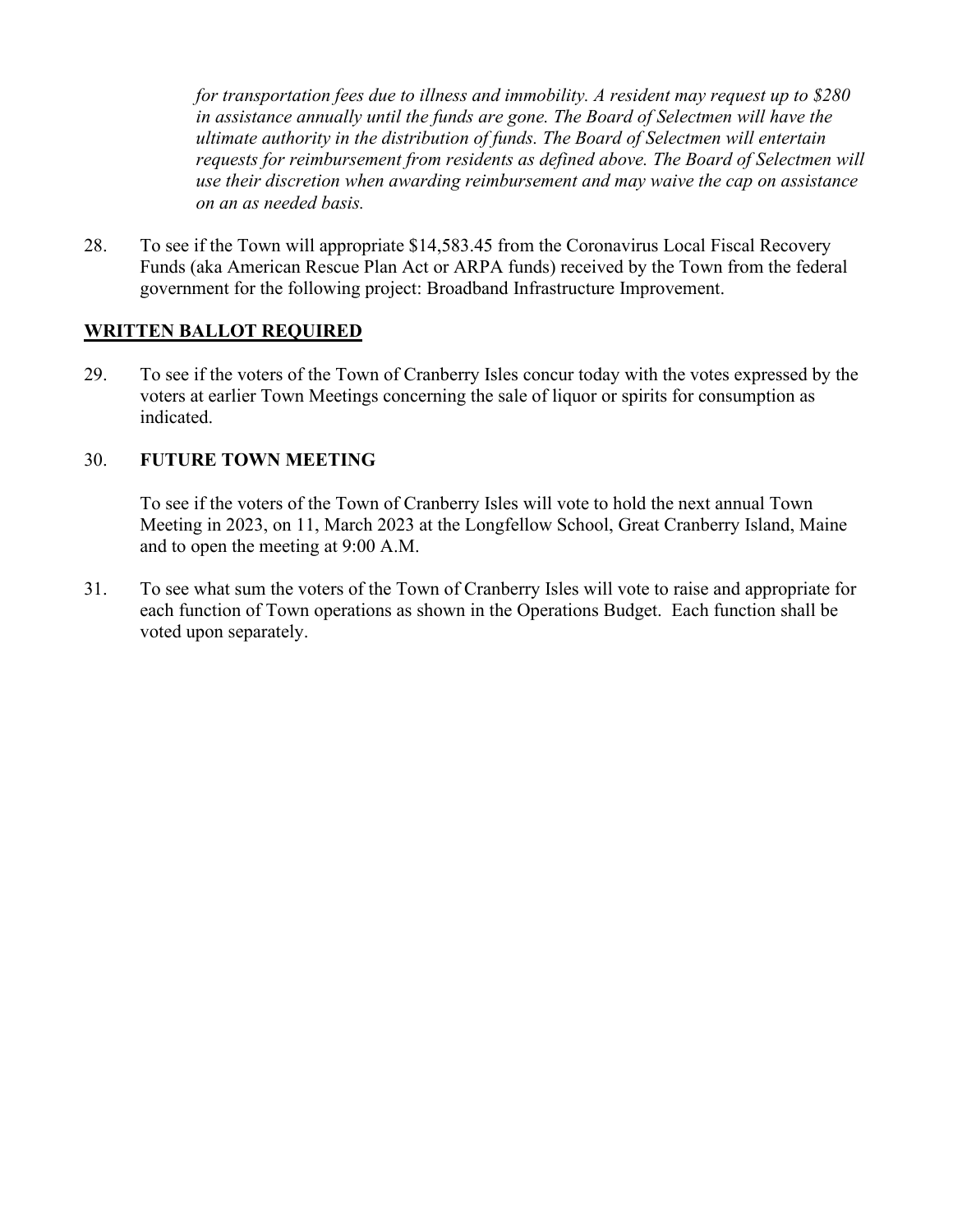| Totals                          | \$334,550 | \$390,870    | \$359,420    | \$366,085       |
|---------------------------------|-----------|--------------|--------------|-----------------|
| <b>Department 51</b>            | 2019      | 2020         | 2021         | 2022            |
| <b>General Government</b>       | Approved  | Approved     | Approved     | <b>Proposed</b> |
| Town Office                     |           |              |              |                 |
| <b>Utilities</b>                | \$        | $\mathbb{S}$ | \$           | \$              |
|                                 | 8,500     | 11,900       | 6,500        | 7,100           |
| Supplies                        | \$        | \$           | \$           | \$              |
|                                 | 7,100     | 7,100        | 6,100        | 6,925           |
| Administration                  | \$        | $\mathbb{S}$ | $\mathbb{S}$ | \$              |
|                                 | 10,000    | 10,000       | 10,000       | 10,000          |
| Website                         | \$        | \$           | \$           | \$              |
|                                 | 5,500     | 1,000        | 1,000        | 900             |
| Legal                           | \$        | \$           | \$           | \$              |
|                                 | 20,000    | 25,000       | 20,000       | 10,000          |
| Accounting                      | \$        | \$           | \$           | \$              |
|                                 | 12,500    | 12,500       | 15,000       | 15,000          |
| Insurance                       | \$        | \$           | \$           | \$              |
|                                 | 15,000    | 15,000       | 15,000       | 15,000          |
| Selectmen                       |           |              |              |                 |
| <b>Selectmen Compensation</b>   | \$        | \$           | \$           | $\mathbf{\$}$   |
|                                 | 23,000    | 23,000       | 23,000       | 23,000          |
| Printing                        | \$        | $\mathbb{S}$ | $\mathbb{S}$ | $\mathbf{\$}$   |
|                                 | 3,300     | 3,500        | 3,000        | 3,000           |
| Contingency Fund                | \$        | \$           | \$           | \$              |
|                                 | 20,000    | 50,000       | 20,000       | 30,000          |
| Treasurer/Tax Collector/Clerk   | \$        | \$           | \$           | \$              |
|                                 | 45,000    | 45,000       | 45,000       | 48,000          |
| Public Safety Coordinator       | \$        | \$           | \$           | \$              |
|                                 | 28,100    | 38,220       | 38,220       | 38,220          |
| Elections                       | \$        | $\mathbb{S}$ | \$           | \$              |
|                                 | 2,000     | 3,800        | 1,600        | 2,000           |
| <b>Tax Assessor</b>             | \$        | \$           | \$           | \$              |
|                                 | 29,500    | 30,500       | 31,150       | 32,000          |
| <b>Administrative Assistant</b> | \$        | \$           | \$           | \$              |
|                                 | 47,850    | 47,850       | 47,850       | 54,080          |
| Deputy Clerk/Treasurer          | \$        | \$           | \$           | \$              |
|                                 | 19,500    | 19,500       | 21,000       | 21,000          |
| <b>Payroll Taxes</b>            | \$        | \$           | \$           | \$              |
|                                 | 16,000    | 17,000       | 17,000       | 17,600          |
| <b>Employee Health Benefits</b> | \$        | $\mathbb{S}$ | \$           | \$              |
|                                 | 21,000    | 30,000       | 38,000       | 32,260          |
| <b>HCPC</b> Dues                | \$<br>700 | \$           | \$           | $\sqrt{\ }$     |

| Totals                          |              | \$445,519 | \$       | 88,300 | \$       | 89,000 | \$140,650       |
|---------------------------------|--------------|-----------|----------|--------|----------|--------|-----------------|
| <b>Department 52</b>            | 2019         |           | 2020     |        | 2021     |        | 2022            |
| <b>Public Safety</b>            | Approved     |           | Approved |        | Approved |        | <b>Proposed</b> |
| Fire Dept. Zone 1 (GCI)         |              |           |          |        |          |        |                 |
| <b>Utilities</b>                | \$           | 2,000     | \$       | 2,000  | \$       | 2,000  | \$<br>2,500     |
| Equipment                       | \$           | 4,000     | \$       | 4,000  | \$       | 4,000  | \$<br>2,000     |
| Insurance                       | \$           | 8,000     | \$       | 8,000  | \$       | 8,000  | \$<br>6,000     |
| Training                        | \$           | 500       | \$       | 500    | \$       | 500    | \$<br>500       |
| Testing                         | \$           | 3,200     | \$       | 2,350  | \$       | 2,850  | \$<br>4,300     |
| Travel                          | \$           | 500       | \$       | 500    | \$       | 500    | \$<br>500       |
| <b>Community Safety Program</b> | \$           | 1,000     | \$       | 500    | \$       | 500    | \$<br>500       |
| Maintenance                     | $\mathbb{S}$ | 2,250     | \$       | 2,000  | \$       | 1,500  | \$<br>1,500     |
| Heating Oil                     | \$           | 5,000     | \$       | 5,000  | \$       | 5,000  | \$<br>7,000     |
| Cistern                         | \$           |           | \$       |        | \$       |        | \$<br>50,000    |
| <b>GCI</b> Water Tanker         |              | \$350,000 | \$       |        | \$       |        |                 |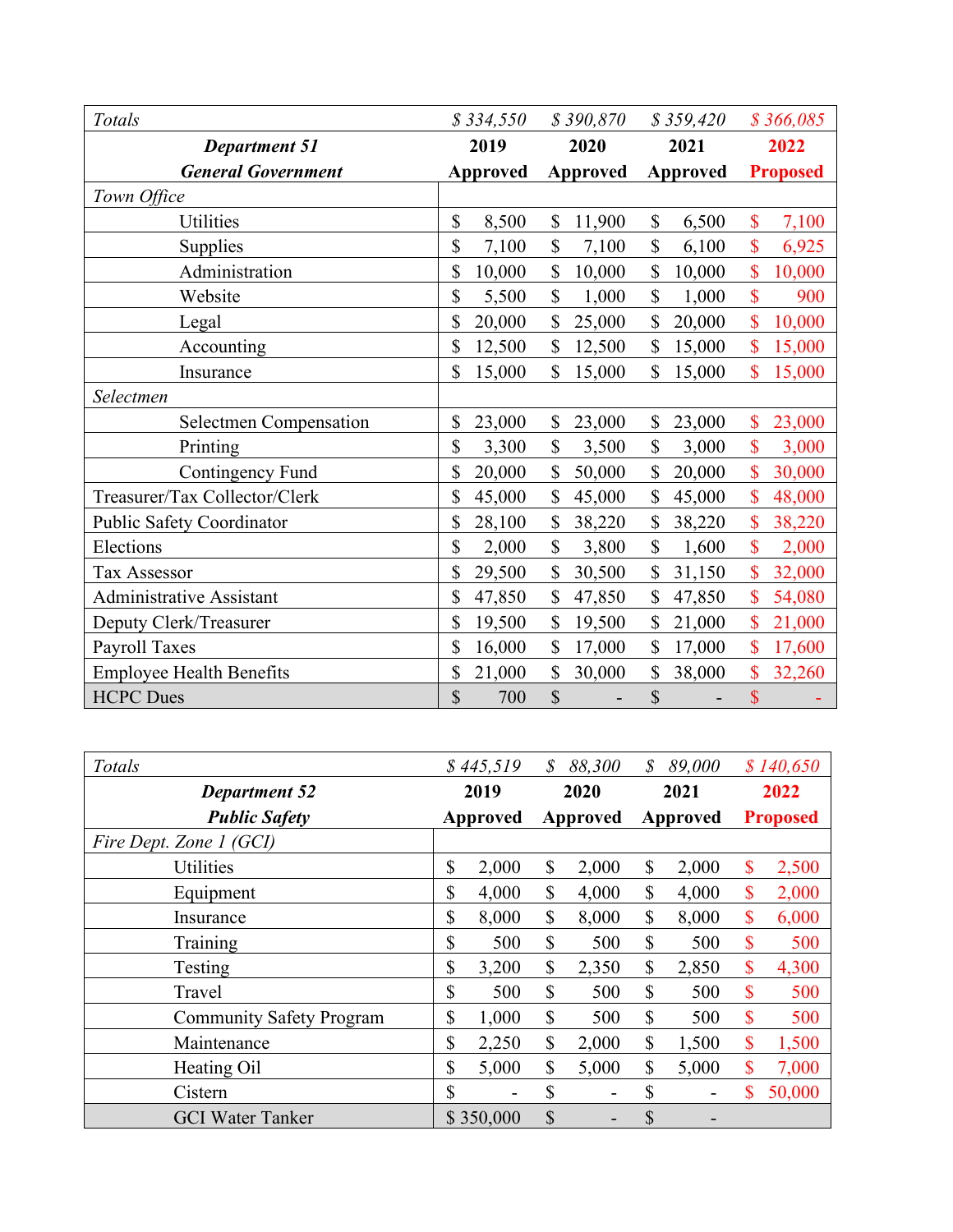| <b>Department 52</b>             | 2019 |                 | 2020                      |          | 2020                      |                 | 2021                      |                 |
|----------------------------------|------|-----------------|---------------------------|----------|---------------------------|-----------------|---------------------------|-----------------|
| <b>Public Safety (continued)</b> |      | <b>Approved</b> |                           | Approved |                           | <b>Approved</b> |                           | <b>Proposed</b> |
| Fire Dept Zone 2 (Islesford)     |      |                 |                           |          |                           |                 |                           |                 |
| Utilities                        | \$   | 1,200           | \$                        | 600      | \$                        | 450             | $\mathbf{\$}$             | 450             |
| Equipment                        | \$   | 5,000           | \$                        | 5,000    | \$                        | 5,000           | $\boldsymbol{\mathsf{S}}$ | 5,000           |
| Insurance                        | \$   | 8,000           | \$                        | 8,000    | \$                        | 8,000           | \$                        | 6,000           |
| Training                         | \$   | 500             | \$                        | 500      | \$                        | 500             | \$                        | 500             |
| Testing                          | \$   | 3,400           | \$                        | 2,650    | \$                        | 2,950           | \$                        | 2,650           |
| Travel                           | \$   | 500             | \$                        | 500      | \$                        | 500             | \$                        | 500             |
| Maintenance                      | \$   | 3,000           | \$                        | 2,500    | \$                        | 1,750           | \$                        | 1,750           |
| Gasoline                         | \$   | 300             | \$                        | 300      | \$                        | 300             | $\mathbf{\$\}$            | 300             |
| Propane                          | \$   | 5,000           | \$                        | 5,000    | \$                        | 5,000           | \$                        | 5,000           |
| Fire Dept Zone 3 (Sutton & Bear) |      |                 |                           |          |                           |                 |                           |                 |
| Equipment-Bear Is.               |      |                 |                           |          | \$                        | 3,000           | $\boldsymbol{\mathsf{S}}$ | 1,000           |
| Equipment-Sutton Is.             | \$   | 3,000           | \$                        | 3,000    | \$                        | 2,000           | \$                        | 2,000           |
| Portable Pumps-Sutton Is.        | \$   |                 | \$                        |          | \$                        | 1,000           | \$                        | 1,000           |
| Cranberry Isles Rescue Svc       |      |                 |                           |          |                           |                 |                           |                 |
| Islesford-Insurance              | \$   | 1,000           | \$                        | 1,000    | \$                        | 1,000           | \$                        | 1,000           |
| Islesford-Ambulance              | \$   | 950             | $\boldsymbol{\mathsf{S}}$ | 950      | \$                        | 1,100           | $\boldsymbol{\mathsf{S}}$ | 1,100           |
| Islesford-Supplies               | \$   | 2,000           | \$                        | 2,000    | \$                        | 2,000           | \$                        | 2,000           |
| Islesford-Response Stipend       | \$   | 1,500           | \$                        | 1,500    | \$                        | 1,500           | \$                        | 1,500           |
| Islesford-Training               | \$   | 1,500           | \$                        | 500      | \$                        | 1,000           | \$                        | 1,000           |
| <b>GCI-Insurance</b>             | \$   | 1,000           | \$                        | 1,000    | \$                        | 1,000           | \$                        | 1,000           |
| GCI-Ambulance                    | \$   | 950             | \$                        | 950      | \$                        | 1,100           | \$                        | 1,100           |
| GCI-Supplies                     | \$   | 2,000           | \$                        | 2,000    | \$                        | 2,000           | \$                        | 2,000           |
| GCI-Response Stipend             | \$   | 1,500           | \$                        | 1,500    | \$                        | 1,500           | \$                        | 1,500           |
| <b>GCI-Training</b>              | \$   | 1,500           | \$                        | 500      | \$                        | 1,000           | \$                        | 500             |
| 911 Services                     | \$   | 1,000           | \$                        | 1,000    | \$                        | 1,000           | \$                        | 1,000           |
| Streetlights                     | \$   | 5,500           | \$                        | 6,000    | $\mathbb{S}$              | 6,000           | \$                        | 6,500           |
| Animal Control Officer           |      |                 |                           |          |                           |                 |                           |                 |
| Compensation                     | \$   | 1,000           | $\$$                      | 1,000    | $\$$                      | 1,000           | $\boldsymbol{\mathsf{S}}$ | 1,000           |
| Equipment                        | \$   | 500             | \$                        | 500      | \$                        | 500             | $\boldsymbol{\mathsf{S}}$ | 500             |
| Training                         | \$   | 500             | \$                        | 500      | \$                        | 500             | \$                        | 500             |
| Constables                       |      |                 |                           |          |                           |                 |                           |                 |
| Compensation                     | \$   | 5,000           | \$                        | 5,000    | \$                        | 5,000           | $\boldsymbol{\mathsf{S}}$ | 5,000           |
| Admin Expense/Training           | \$   | 1,000           | $\mathbb{S}$              | 1,000    | \$                        | 1,000           | $\mathbf{\$}$             | 1,000           |
| Harbormasters                    |      |                 |                           |          |                           |                 |                           |                 |
| Compensation                     | \$   | 3,000           | \$                        | 3,000    | \$                        | 3,000           | \$                        | 4,000           |
| Admin Expense/Training           | \$   | 500             | $\boldsymbol{\mathsf{S}}$ | 500      | \$                        | 500             | \$                        | 500             |
| Insurance                        | \$   | 4,500           | \$                        | 5,000    | \$                        | 2,000           | \$                        | 2,000           |
| <b>Transportation Assistance</b> | \$   |                 | $\boldsymbol{\mathsf{S}}$ |          | \$                        |                 | $\mathbf{\$}$             | 5,000           |
| Fire Warden Training             | \$   | 750             | $\mathcal{S}$             |          | $\boldsymbol{\mathsf{S}}$ |                 | $\mathbf{\$}$             |                 |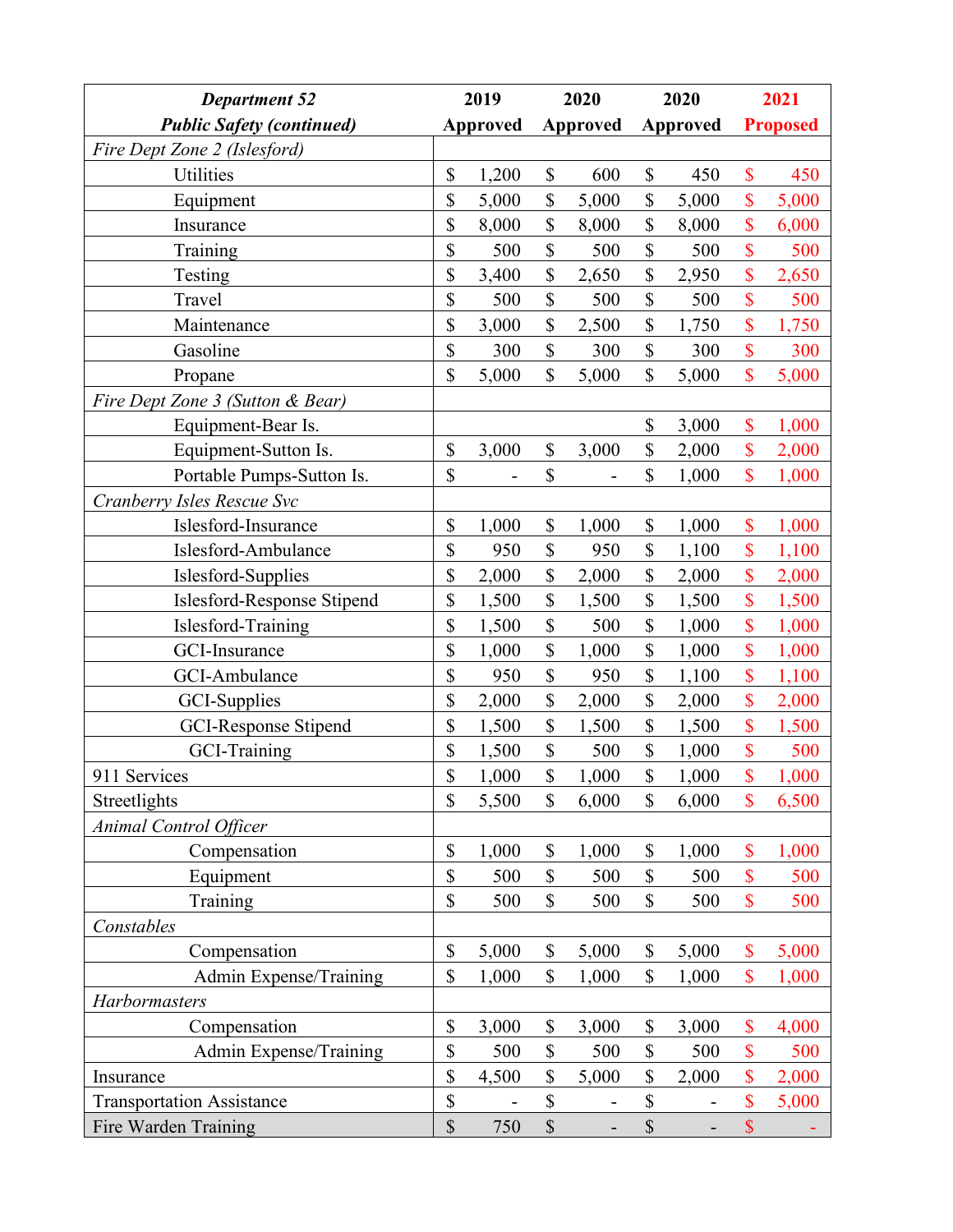| Totals                                       | \$146,232                 |                 | \$147,100                 |                 | \$178,830       |                 | \$193,080                 |                 |
|----------------------------------------------|---------------------------|-----------------|---------------------------|-----------------|-----------------|-----------------|---------------------------|-----------------|
| <b>Department 53</b>                         | 2019                      |                 | 2020                      |                 | 2021            |                 | 2022                      |                 |
| <b>Health &amp; Sanitation</b>               | <b>Approved</b>           |                 | <b>Approved</b>           |                 | <b>Approved</b> |                 | <b>Proposed</b>           |                 |
| Solid Waste                                  |                           |                 |                           |                 |                 |                 |                           |                 |
| Electricity                                  | \$                        | 400             | \$                        | 800             | \$              | 800             | \$                        | 900             |
| Permits                                      | \$                        | 900             | \$                        | 850             | \$              | 950             | \$                        | 950             |
| <b>PW</b> Supplies                           | \$                        | $\overline{a}$  | \$                        |                 | \$              | 270             | \$                        | 270             |
| <b>BCM</b> Contract                          |                           | \$100,922       |                           | \$102,940       |                 | \$132,000       |                           | \$142,000       |
| Sutton                                       | \$                        | 7,000           | \$                        | 6,500           | \$              | 6,500           | \$                        | 6,500           |
| Metal                                        | \$                        | 1,200           | \$                        | 1,200           | \$              | 1,200           | \$                        | 1,200           |
| Hazardous Waste                              | \$                        | 4,000           | \$                        | 4,000           | \$              | 4,000           | \$                        | 4,000           |
| <b>EMR</b> Tipping Fees                      | \$                        | 15,000          | \$                        | 10,000          | \$              | 10,000          | \$                        | 12,000          |
| MERC/CRM Tipping Fees                        |                           |                 | \$                        | 4,000           | \$              | 6,000           | \$                        | 6,000           |
| Code Enforcement/Plumbing Inspection         |                           |                 |                           |                 |                 |                 |                           |                 |
| Compensation                                 | \$                        | 12,750          | \$                        | 12,750          | \$              | 12,750          | \$                        | 14,400          |
| Telephone/Fax Line                           | \$                        | 360             | \$                        | 360             | \$              | 360             | \$                        | 360             |
| <b>Admin Expenses</b>                        | \$                        |                 | \$                        |                 | \$              |                 | \$                        | 500             |
| <b>General Assistance</b>                    | \$                        | 2,900           | \$                        | 2,900           | \$              | 3,000           | \$                        | 2,000           |
| Local Health Officer                         | \$                        | 800             | $\boldsymbol{\mathsf{S}}$ | 800             | \$              | 1,000           | \$                        | 1,000           |
| <b>Health Supplies</b>                       | \$                        |                 | \$                        |                 | \$              |                 | \$                        | 1,000           |
|                                              |                           |                 |                           |                 |                 |                 |                           |                 |
|                                              |                           |                 |                           |                 |                 |                 |                           |                 |
| Totals                                       |                           | \$235,600       |                           | \$575,244       |                 | \$257,429       |                           | \$146,779       |
| <b>Department 54</b>                         |                           | 2019            |                           | 2020            |                 | 2021            |                           | 2022            |
| <b>Public Transportation</b>                 |                           | <b>Approved</b> |                           | <b>Approved</b> |                 | <b>Approved</b> |                           | <b>Proposed</b> |
| Town Roads Maintenance                       |                           |                 |                           |                 |                 |                 |                           |                 |
| Maintenance                                  |                           |                 | \$                        | 30,000          | \$              | 30,000          | \$                        | 30,000          |
| Engineering                                  |                           |                 | $\mathcal{S}$             | 10,000          | \$              |                 | $\boldsymbol{\mathsf{S}}$ |                 |
| Capital Improvements                         |                           | \$100,000       |                           | \$400,000       |                 | \$115,000       | \$                        |                 |
| Snow Removal                                 |                           |                 |                           |                 |                 |                 |                           |                 |
| Compensation                                 | $\boldsymbol{\mathsf{S}}$ | 5,000           | \$                        | 5,000           | \$              | 5,000           | \$                        | 5,000           |
| Salt & Sand                                  | \$                        | 9,500           | \$                        | 8,000           | \$              | 8,000           | \$                        | 8,000           |
| <b>GCI</b> Contract                          | \$                        | 17,000          | \$                        | 18,000          | \$              | 18,000          | \$                        | 18,000          |
| Garage Heating Oil                           | \$                        | 1,800           | \$                        | 1,800           | \$              | 1,800           | \$                        | 1,800           |
| Town Truck                                   |                           |                 |                           |                 |                 |                 |                           |                 |
| Insurance                                    | \$                        | 800             | \$                        | 1,200           | \$              | 1,200           | \$                        | 1,200           |
| Maintenance                                  |                           |                 | \$                        | 1,000           | \$              | 1,000           | \$                        | 1,000           |
| Gas                                          | \$                        | 500             | \$                        | 1,000           | \$              | 1,000           | $\mathbf{\$}$             | 1,000           |
| Winter Commuter Service (Fed Subsidy~\$25k)  | \$                        | 58,000          | \$                        | 57,970          | \$              | 59,725          | \$                        | 63,495          |
| <b>Summer Commuter Service</b>               | \$                        | 13,000          | \$                        | 16,274          | $\mathbb{S}$    | 16,704          | $\boldsymbol{\mathsf{S}}$ | 17,284          |
| Capital Improvement (Tractor ~\$58k reserve) | \$                        | 20,000          |                           |                 |                 |                 | $\boldsymbol{\$}$         |                 |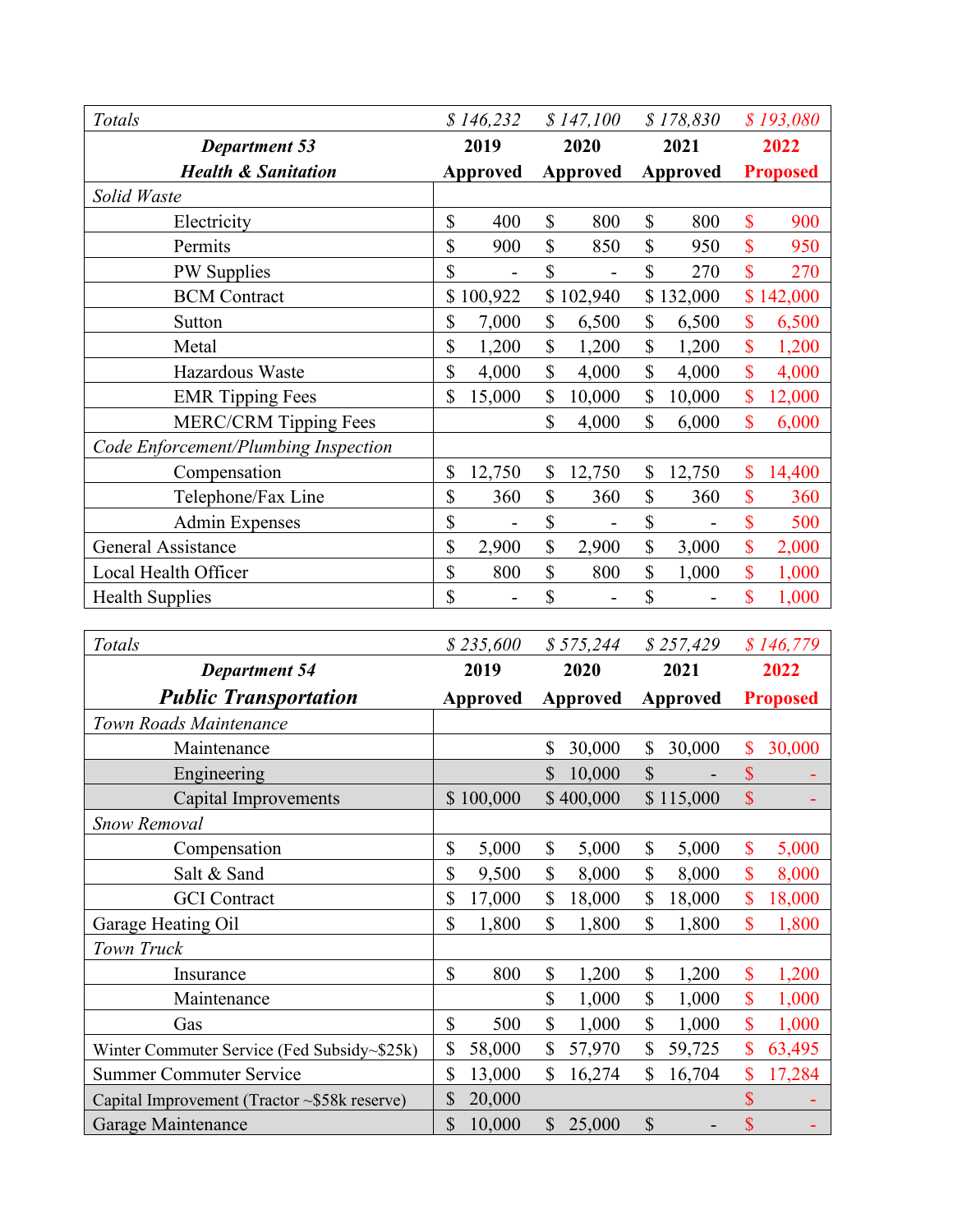| Totals                                | \$776,752               | \$775,217                                 | \$814,204               | \$937,653                  |
|---------------------------------------|-------------------------|-------------------------------------------|-------------------------|----------------------------|
| <b>Department 55</b>                  | 2019                    | 2020                                      | 2021                    | 2022                       |
| <b>Schools</b>                        | <b>Approved</b>         | <b>Approved</b>                           | <b>Approved</b>         | <b>Proposed</b>            |
| See School Budget Detail              | \$776,752               | \$775,217                                 | \$814,204               | \$937,653                  |
|                                       |                         |                                           |                         |                            |
| Totals                                | $\mathcal{S}$           | $\mathcal{S}$                             | $\mathcal S$            | $\boldsymbol{\mathcal{S}}$ |
|                                       | 46,000                  | 28,500                                    | 28,250                  | 28,250                     |
| <b>Department 56</b>                  | 2019                    | 2020                                      | 2021                    | 2022                       |
| <b>Donations</b>                      | <b>Approved</b>         | <b>Approved</b>                           | <b>Approved</b>         | <b>Proposed</b>            |
| Hospice of Hancock                    | \$                      | \$                                        | $\$$                    | \$                         |
|                                       | 500                     | 500                                       | 500                     | 500                        |
| <b>Island Explorer</b>                | \$                      | \$                                        | \$                      | \$                         |
|                                       | 500                     | 500                                       | 500                     | 500                        |
| <b>Islesford Library</b>              | \$                      | \$                                        | \$                      | \$                         |
|                                       | 4,000                   | 4,000                                     | 4,000                   | 4,000                      |
| Human Services Donations              | \$                      | \$                                        | \$                      | \$                         |
|                                       | 500                     | 500                                       | 500                     | 500                        |
| <b>GCI</b> Library                    | \$                      | \$                                        | \$                      | \$                         |
|                                       | 4,000                   | 4,000                                     | 4,000                   | 4,000                      |
| <b>NEH Library</b>                    | \$                      | \$                                        | \$                      | \$                         |
|                                       | 1,000                   | 3,000                                     | 2,000                   | 1,000                      |
| Islesford Neighborhood House          | \$                      | \$                                        | \$                      | \$                         |
|                                       | 3,000                   | 3,000                                     | 3,000                   | 3,000                      |
| <b>Cranberry Isles Education Fund</b> | \$                      | \$                                        | \$                      | \$                         |
|                                       | 1,000                   | 1,000                                     | 1,000                   | 1,000                      |
| <b>GCI Community Center</b>           | \$                      | \$                                        | \$                      | \$                         |
|                                       | 3,000                   | 3,000                                     | 3,000                   | 3,000                      |
| <b>Cranberry House</b>                | \$                      | \$                                        | \$                      | \$                         |
|                                       | 3,000                   | 3,000                                     | 3,000                   | 3,000                      |
| <b>NEH Ambulance</b>                  | \$                      | \$                                        | \$                      | \$                         |
|                                       | 1,000                   | 1,000                                     | 1,000                   | 1,000                      |
| Life Flight                           | \$                      | \$                                        | \$                      | \$                         |
|                                       | 2,000                   | 2,000                                     | 2,000                   | 2,000                      |
| <b>Islesford Boatworks</b>            | \$                      | \$                                        | \$                      | \$                         |
|                                       | 1,500                   | 1,500                                     | 1,500                   | 1,500                      |
| <b>Families First</b>                 |                         | \$<br>500                                 | \$<br>500               | \$<br>500                  |
| <b>Islesford Historical Society</b>   | \$                      | \$                                        | \$                      | \$                         |
|                                       | 1,000                   | 1,000                                     | 1,000                   | 1,000                      |
| Northern Lights Home Care             |                         |                                           | \$<br>750               | \$<br>750                  |
| <b>Maine Seacoast Mission</b>         | \$                      | \$<br>$\overline{a}$                      | \$                      | \$<br>1,000                |
| <b>INHA</b> Septic                    | $\mathcal{S}$<br>20,000 | $\mathsf{\$}$<br>$\overline{\phantom{a}}$ | \$<br>$\qquad \qquad -$ | $\overline{\mathbb{S}}$    |
|                                       |                         |                                           |                         |                            |
| Totals                                | \$397,164               | \$401,845                                 | \$440,840               | \$522,852                  |
| <b>Department 57</b>                  | 2019                    | 2020                                      | 2021                    | 2022                       |
| <b>Debt Service</b>                   | <b>Approved</b>         | <b>Approved</b>                           | <b>Approved</b>         | <b>Proposed</b>            |
| Town Office (2024)                    | $\mathbb{S}$            | \$                                        | $\mathbb{S}$            | $\mathbb{S}$               |
|                                       | 27,140                  | 27,140                                    | 27,140                  | 27,140                     |
| Islesford                             | $\mathbb{S}$            | $\mathbb{S}$                              | $\mathbb{S}^-$          | $\mathbb{S}$               |
| Municipal Garage (2023)               | 22,610                  | 22,610                                    | 22,610                  | 22,610                     |

SWH Parking-Taxable Bond (2023) <br> \$ 46,180 \$ 46,207 \$ 46,120 \$ 46,070 SWH Parking-Tax Exempt Bond (2023) \$ 131,943 \$ 132,017 \$ 131,777 \$ 131,642 Broadband <br>  $\begin{array}{|ccc} \hline \text{8} & 20,000 & \text{$} & 24,000 & \text{$} & 24,000 & \text{$} & 24,000 \end{array}$ GCI Pumper Truck (2030) \$ - \$ - \$ 39,350 \$ 39,350 Islesford Attacker Truck (2023) <br> 8 25,456 \$ 25,456 \$ 25,456 \$ 25,456 Roads Capital Improvements (2026) \$ - \$ - \$ - \$ 73,116 Hancock County Tax \$ 84,300 \$ 84,880 \$ 84,852 \$ 93,933 GCI Fire Truck (2023) 8 39,535 \$ 39,535 \$ 39,535 \$ 39,535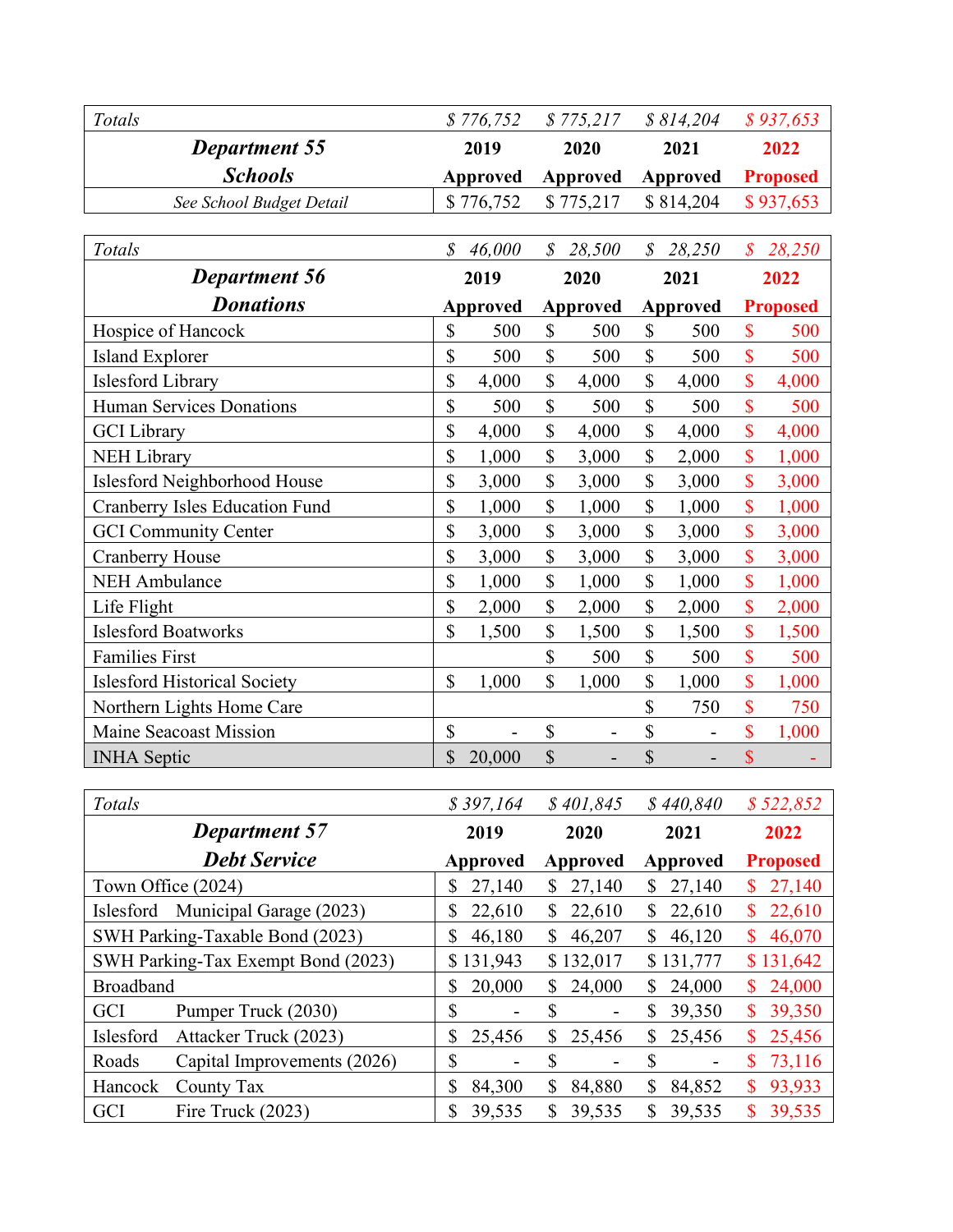| Totals                                   | \$330,630       |        | \$299,754 |          | \$299,754    |          |                           | \$423,170 |
|------------------------------------------|-----------------|--------|-----------|----------|--------------|----------|---------------------------|-----------|
| <b>Department 58</b>                     | 2019            |        | 2020      |          | 2021         |          | 2022                      |           |
| <b>Municipal Facilities</b>              | <b>Approved</b> |        |           | Approved |              | Approved | <b>Proposed</b>           |           |
| <b>NEH Parking Lot Snow Removal</b>      | \$              | 3,500  | \$        | 3,800    | $\mathbb{S}$ | 3,800    | \$                        | 3,800     |
| <b>NEH Parking Lot Lease</b>             | \$              | 42,500 | \$        | 42,350   | \$           | 43,794   | \$                        | 45,020    |
| Manset Parking Lot SWH Property Tax      | \$              | 22,000 | \$        | 23,100   | \$           | 23,100   | $\mathsf{\$}$             | 23,100    |
| <b>Manset Parking Lot Grounds</b>        | \$              | 4,000  | \$        | 7,620    | \$           | 4,000    | \$                        | 6,000     |
| Manset Parking Lot Janitorial            | \$              | 500    | \$        | 500      | \$           | 500      | \$                        | 500       |
| <b>Manset Parking Lot Insurance</b>      | \$              | 3,200  | \$        | 3,200    | \$           | 3,200    | \$                        | 3,200     |
| Manset Parking Lot Snow Removal          | \$              | 2,000  | \$        | 2,000    | \$           | 2,000    | \$                        | 2,000     |
| <b>Manset Parking Lot Enforcement</b>    | \$              | 6,000  | \$        | 5,500    | \$           | 6,500    | \$                        | 8,500     |
| Manset Parking Lot Maint. & Repairs      | \$              | 4,000  | \$        | 4,000    | \$           | 4,000    | \$                        | 5,000     |
| Harbors: Electricity                     | \$              | 2,000  | \$        | 2,000    | $\mathbb{S}$ | 2,000    | $\boldsymbol{\mathsf{S}}$ | 2,000     |
| Harbors: Contracts                       | \$              | 36,600 | \$        | 36,600   | \$           | 36,600   | \$                        | 36,600    |
| Harbors: Islesford Maintenance & Repairs | \$              | 5,000  | \$        | 5,000    | \$           | 5,000    | \$                        | 15,000    |
| Harbors: Islesford Insurance             | \$              | 1,600  | \$        | 1,600    | \$           | 1,600    | $\boldsymbol{\mathsf{S}}$ | 1,600     |
| Harbors: Cleaning                        |                 |        |           |          | \$           | 3,000    | \$                        | 3,000     |
| Harbors: Supplies                        |                 |        |           |          | \$           | 100      | \$                        | 200       |
| Harbors: Islesford Moorings              | $\mathbb{S}$    | 4,000  | \$        | 4,000    | \$           | 4,000    | \$                        | 8,000     |
| Harbors: GCI Float                       |                 |        | \$        |          | \$           |          | \$                        | 28,000    |
| Harbors: GCI Maintenance & Repairs       |                 |        | \$        | 4,000    | \$           | 4,000    | \$                        | 15,000    |
| Harbors: GCI Insurance                   | \$              | 1,600  | \$        | 1,600    | \$           | 1,600    | \$                        | 1,600     |
| Harbors: GCI Moorings                    | \$              | 4,000  | \$        | 4,000    | \$           | 4,000    | \$                        | 8,000     |
| Harbors: Sutton Maintenance & Repairs    |                 |        | \$        | 30,000   | \$           | 10,000   | \$                        | 5,000     |
| Harbors: Sutton Insurance                | \$              | 1,600  | \$        | 1,600    | \$           | 1,600    | \$                        | 1,600     |
| Harbors: Sutton Moorings                 | \$              |        | \$        |          | \$           |          | \$                        | 4,000     |
| Harbors: Manset Maintanence & Repairs    | \$              | 4,000  | \$        | 4,000    | \$           | 4,000    | \$                        | 4,000     |
| Harbors: Manset Insurance                | \$              | 1,600  | \$        | 1,600    | \$           | 1,600    | $\boldsymbol{\mathsf{S}}$ | 1,600     |
| Harbors: Manset Supplies                 | \$              | 500    | \$        | 500      | \$           | 500      | $\mathsf{\$}$             | 500       |
| Harbors: Manset Moorings                 | \$              | 1,000  | \$        | 500      | \$           | 500      | \$                        | 500       |
| Harbors: Manset Capital Improvements     | \$              |        | \$        |          | \$           |          | \$                        | 60,000    |
| <b>Manset Warehouse Utilities</b>        | \$              | 1,000  | \$        | 2,500    | \$           | 3,000    | $\mathsf{\$}$             | 3,650     |
| Manset Warehouse Insurance               | \$              | 2,000  | \$        | 2,000    | \$           | 2,000    | \$                        | 2,000     |
| <b>Mansell Road Utilities</b>            | \$              | 600    | \$        | 600      | \$           | 600      | \$                        | 650       |
| Mansell Road Building SWH Property Tax   | \$              | 5,200  | \$        | 5,400    | \$           | 5,400    | \$                        | 5,400     |
| <b>Mansell Road Building Grounds</b>     | \$              | 1,200  | \$        | 1,200    | \$           | 1,200    | \$                        | 1,200     |
| Mansell Road Building Insurance          | \$              | 1,000  | \$        | 3,000    | \$           | 1,000    | \$                        | 4,400     |
| Mansell Road Building Snow Removal       | \$              | 1,000  | \$        | 1,000    | \$           | 1,000    | \$                        | 1,000     |
| <b>Mansell Road Capital Improvements</b> |                 |        | \$        | 20,000   | \$           |          | \$                        | 32,000    |
| Joy Road Parking Lot Insurance           | \$              | 750    | \$        | 750      | \$           | 750      | \$                        | 750       |
| Joy Road Parking Lot Lease               | \$              | 4,000  | \$        | 4,000    | \$           | 4,000    | $\boldsymbol{\mathsf{S}}$ | 4,000     |
| Joy Road Maintenance & Repairs           |                 |        | \$        | 1,500    | \$           | 1,500    | \$                        | 1,500     |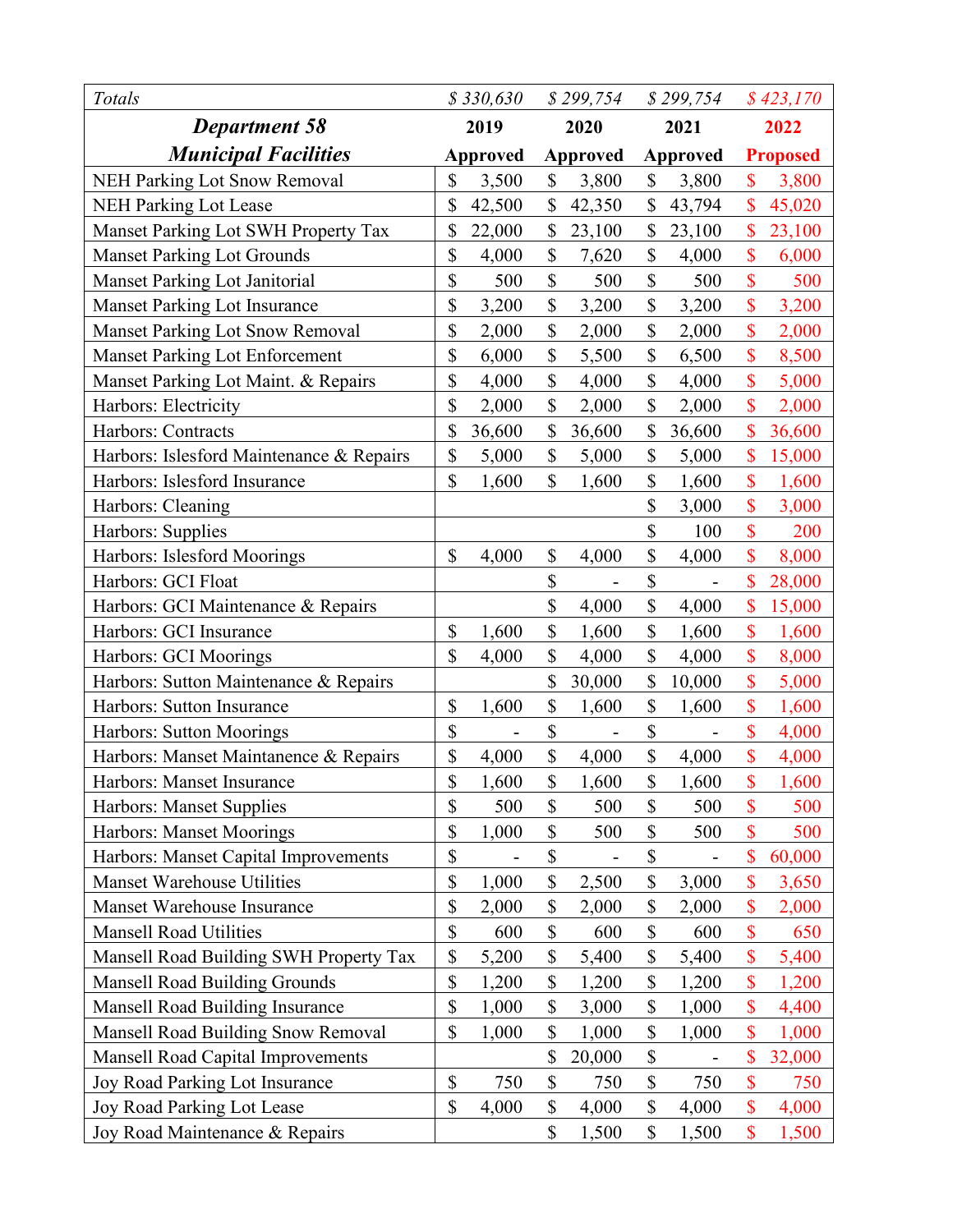| <b>Department 58</b>                                                                            | 2019                      |          | 2020                      |                 | 2021                      |          | 2022                      |                 |  |
|-------------------------------------------------------------------------------------------------|---------------------------|----------|---------------------------|-----------------|---------------------------|----------|---------------------------|-----------------|--|
| <b>Municipal Facilities (continued)</b>                                                         |                           | Approved |                           | <b>Approved</b> |                           | Approved |                           | <b>Proposed</b> |  |
| Town Restrooms Maint. & Improvement                                                             | \$                        | 1,500    | \$                        | 1,500           | $\mathbb{S}$              | 1,500    | $\boldsymbol{\mathsf{S}}$ | 1,500           |  |
| <b>Town Restrooms Cleaning</b>                                                                  | \$                        | 10,810   | $\mathbb{S}$              | 10,810          | $\mathbb{S}$              | 10,810   | $\mathbf{\$}$             | 14,600          |  |
| <b>Town Restrooms Supplies</b>                                                                  | \$                        | 1,100    | \$                        | 900             | \$                        | 800      | \$                        | 900             |  |
| Town Land:LCI Town Field                                                                        | \$                        | 3,000    | $\mathbb{S}$              | 3,000           | $\mathbb{S}$              | 3,000    | $\mathbf{\$\}$            | 3,000           |  |
| <b>Internet Maintenance</b>                                                                     | \$                        | 20,000   | \$                        | 20,000          | $\mathbb{S}$              | 20,000   | $\mathbf{\$}$             | 20,000          |  |
| Town Land: Town Office                                                                          | \$                        | 30,000   | \$                        | 32,000          | $\mathbb{S}$              | 5,000    | \$                        | 12,500          |  |
| Town Land: Cemeteries                                                                           | \$                        | 500      | $\boldsymbol{\mathsf{S}}$ | 500             | \$                        | 600      | $\boldsymbol{\mathsf{S}}$ | 500             |  |
| Town Land: Hadlock Park                                                                         | $\overline{\mathbb{S}}$   | 5,000    | $\mathbb{S}$              |                 | \$                        |          | $\overline{\mathbb{S}}$   | 300             |  |
| <b>Manset Parking Lot Capital Improvements</b>                                                  |                           |          |                           |                 | \$                        | 11,600   | $\boldsymbol{\mathsf{S}}$ | 20,000          |  |
| Mansell Road Maintenance & Repair                                                               |                           |          | $\boldsymbol{\mathsf{S}}$ | 5,000           | $\boldsymbol{\mathsf{S}}$ | 5,000    | $\mathsf{\$}$             |                 |  |
| Town Restrooms Capital Improvement (LCI)                                                        | $\boldsymbol{\mathsf{S}}$ |          | $\boldsymbol{\mathsf{S}}$ |                 | \$                        | 50,000   | $\mathcal{S}$             |                 |  |
| Harbors: Video Security System                                                                  |                           |          | $\mathcal{S}$             | 14,300          | $\mathcal{S}$             |          |                           |                 |  |
| Harbors: Islesford Float Replacements                                                           | \$                        | 8,200    | $\boldsymbol{\mathsf{S}}$ |                 | $\boldsymbol{\mathsf{S}}$ |          |                           |                 |  |
| Harbors: Islesford Breakwater                                                                   | \$                        | 5,000    | $\boldsymbol{\mathsf{S}}$ |                 | \$                        |          |                           |                 |  |
| Harbors: Manset Dock & Retaining Wall                                                           |                           |          | $\mathcal{S}$             | 11,600          | $\mathcal{S}$             |          |                           |                 |  |
| Teleconference                                                                                  | $\mathcal{S}$             | 400      | $\mathbb{S}$              |                 | $\boldsymbol{\mathsf{S}}$ |          |                           |                 |  |
| <b>Total Appropriations for Town Operations</b><br>\$2,758,519<br><b>Town Operations Budget</b> |                           |          |                           |                 |                           |          |                           |                 |  |
| <b>Estimated General Funds Receipts</b>                                                         |                           |          |                           | \$211,431       |                           |          |                           |                 |  |
| School Dept. (State Subsidies & Misc.)                                                          |                           |          |                           | \$259,063       |                           |          |                           |                 |  |
| <b>Commuter Service Subsidy</b>                                                                 |                           |          |                           | \$75,000        |                           |          |                           |                 |  |
| Property Taxes (2022)                                                                           |                           |          |                           | \$2,213,025     |                           |          |                           |                 |  |
| <b>Total</b>                                                                                    |                           |          |                           | \$2,758,519     |                           |          |                           |                 |  |